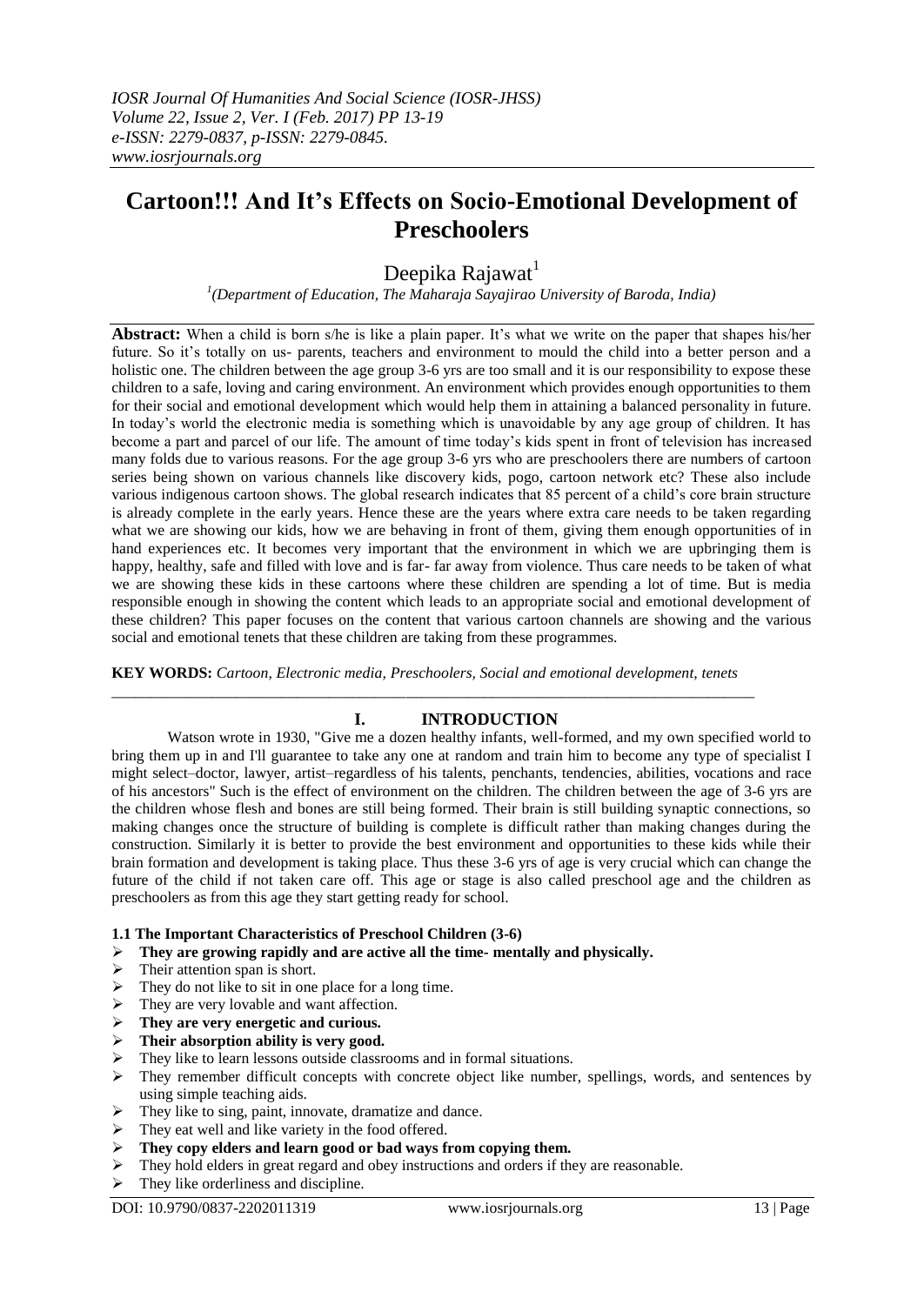- **They want to know about their rights and the roles they are supposed to play very clearly.**<br>
They understand reasons if explained properly and can often discipline themselves.
- They understand reasons if explained properly and can often discipline themselves.
- $\triangleright$  They like to observe rules if they are reasonable and properly explained.
- $\triangleright$  They have a sizeable ego which should be respected.
- They want respect and immediate appreciation when they do well.
- **They love to listen stories and when able to read, they want to read fairy tales and simple books.**
- $\triangleright$  They love to work with their hands- manipulating puppets, paper cutting, making sand cokes etc.

So when we see some of these above characteristics (in bold), like they are mentally active all the time, so they can take anything at anyplace at anytime. Thus the people around should also be alert so as to what environment they are providing. Especially when the elders are watching television. They are curious for everything that they come across and want to know more about them. Their absorption ability is very high, people think that the children don't understand but they understand far high. They copy the elders, they are masters at imitation, the parents and teachers are the role models they copy them and want to become like them. They want to know about their rights and the roles they are supposed to play very clearly. The confusion in the roles, they are supposed to play may lead to their identity crisis. They love to listen to stories and read simple books. Thus seeing these characteristics it becomes very much evident that the environment plays a pivotal role in preschooler's life and in shaping their future.

### **1.2 Role of media in Preschoolers life**

Media today is everywhere, the television, video games, mobiles, computers, laptops etc. No children are left out of this enigma. Preschoolers are very curious when they watch television specially cartoons. Cartoons have become an important part of their lives. Today when both the parents are working and they have very less time for each other, the chances of kids exposure to television increases. Even when the kids are unhappy or crying or the elders have other tasks at their hands they switch on the television or cartoon channels for the kids so that they remain busy in it. Then television has become a must during dinner timings where the whole family watches family dramas in front of these preschool kids. Thus **television**, of all is having the greatest impact on these children because as mentioned earlier it is what surrounds them that affect the most and the duration of this exposure matters.In one of the studies a nationally representative telephone survey of more than 1,000 parents of American children ages 6 months through 6 years, was conducted in Spring 2003. The study was Zero to Six: Electronic Media in the Lives of Infants, Toddlers and Preschoolers by Ride out, Victoria, Vandewater, Elizabeth, Wartella & Ellen  $(2003)^{[1]}$ . It was found : (1) children six and under spend an average of 2 hours daily with screen media, mostly TV and videos; (2) TV watching begins at very early ages, well before the medical community recommends; (3) a high proportion of very young children are using new digital media, including 50 percent of 4- to 6-year-olds who have played video games and 70 percent who have used computers; (4) two out of three 6-year-olds and under live in homes where the TV is left on at least half the time, even without viewers present, and one-third live in homes where the TV is on "almost all" or "most" of the time-- children in the latter group appear to read less than other children and to be slower to learn to read; (5) many parents see media as an important educational tool, beneficial to their children's intellectual development, and parents' attitudes on this issue appear to be related to the amount of time their children spend using each medium; and (6) parents clearly perceive that their children's TV watching has a direct effect on their behavior, and are more likely to see positive rather than negative behaviors being copied. This study easily proves that our children are heavily exposed to television and it is having effects on their behaviours. It is quite ironical that the children these days in preschools get only 20 minutes for free play and in some only thrice a week and they get 2 hours for watching television? There is no denial that a preschooler learns more with audio visuals- the rhymes, stories, alphabets etc and the cartoons shown on the channels have a very good audio and visual effects with which they very easily catch the attention of the preschoolers and unknowingly influence their various aspects of development specially social and emotional. Thus it is important to check the content that is being shown to these kids through television.

## **1.3 Social development of preschoolers:**

Freeman and Showel write: "Social development is the process of learning to conform to group standards".Preschool years are important years for social development in young children. The most important forms of social skills necessary for successful adjustment appear to begin to develop in this stage. At this stage the basic social attitudes establish in young children. Social skills gained by the children during preschool years are important in determining what sort of adult they will become. Pleasant social experiences encourage children to repeat the experiences and in contrast, unpleasant experiences tend to discourage the children to repeat the same. Pleasant experiences develop good social behaviour like curiosity, sympathy, cooperation, sharing etc. unpleasant experiences develop unsocial behaviour like negativism, aggression, quarreling, teasing, prejudice, generosity.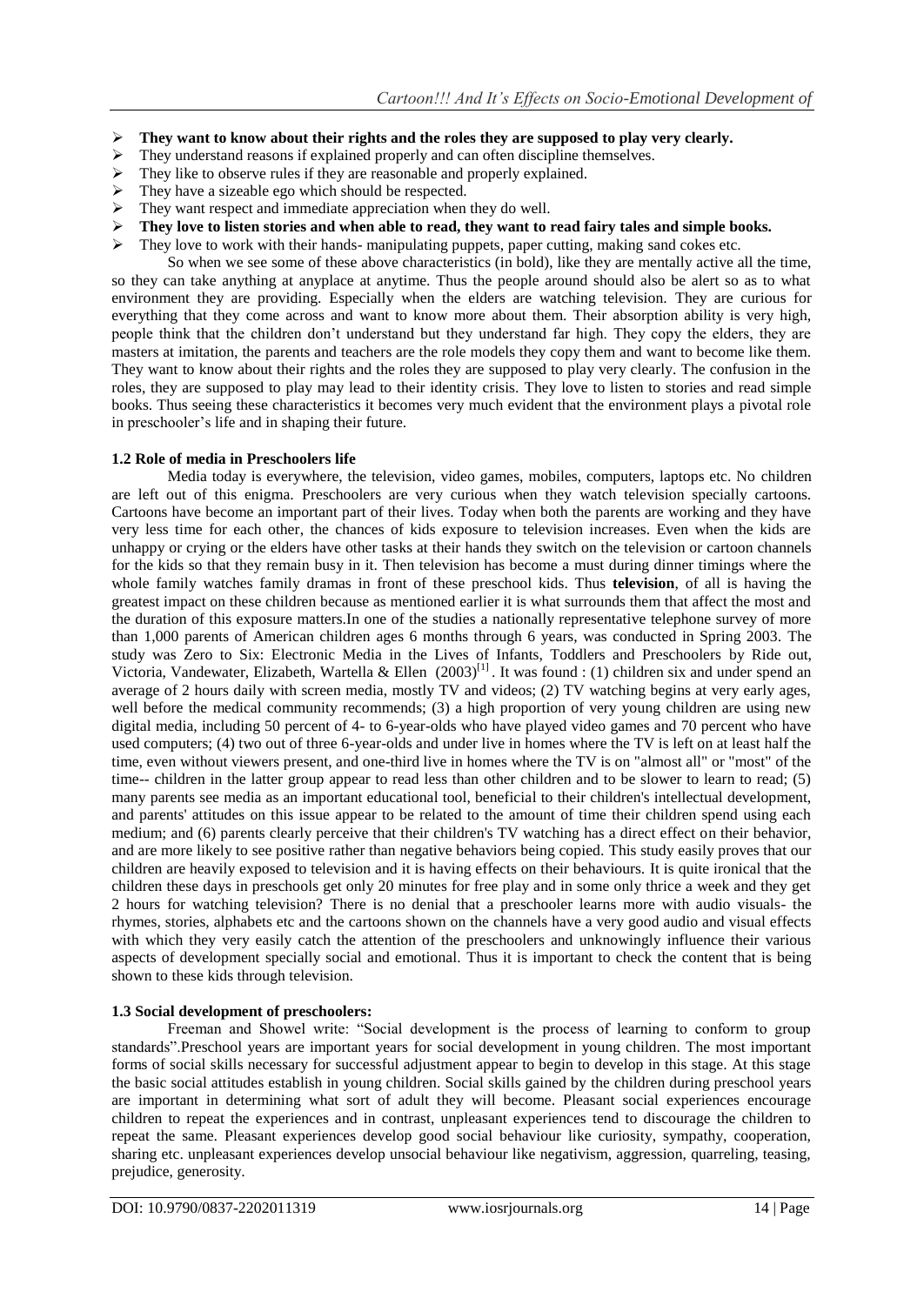## **1.3.1 Social behaviour patterns (Hurlock, 1981)[2] Social patterns:**

### **Imitation**

To identify themselves with the group, children imitate the attitudes and behaviour of a person whom they especially admire and want to be like.

#### **Rivalry**

The desire to excel or outdo others is apparent as early as the fourth year. It begins at home and later develops in play with children outside the home.

#### **Cooperation**

By the end of the third year, cooperative play and group activities begin to develop and increase in both frequency and duration as the child's opportunities for play with other children increase.

#### **Sympathy**

Because sympathy requires an understanding of the feelings and emotions of others, it appears only occasionally before the third year. The more play contacts the child has, the sooner sympathy will develop.

#### **Empathy**

Like sympathy, empathy requires an understanding of the feelings and emotions of others but in addition, it requires the ability to imagine one-self in the place of the other person. Relatively few children are able to do this until early childhood ends.

#### **Social approval**

As early childhood draws to a close, peer approval becomes more important than adult approval. Young children find that naughty and disturbing behaviour is a way of winning peer approval.

#### **Sharing**

Young children discover, from experiences with others, that one way to win social approval is to share what they have- especially toys-with others. Generosity then gradually replaces selfishness.

#### **Attachment behaviour**

Young children, who, as babies, discovered the satisfaction that comes from warm, close, personal associations with others, gradually attach their affection to people outside the home, such as a nursery school teacher, or to some inanimate object, such as a favorite toy or even a blanket. These then become what are known as attachments objects.

Now these days the various programmes shown on various cartoon channels are:

#### **1.4 Emotional development among preschoolers**

According to Crow & Crow (1913), an emotion "is an affective experience that accompanies generalized inner adjustment and mental and psychological stirred up states in the individual, and that shows itself in his own behaviour."(Aggarwal,  $2005$ <sup>[3]</sup>The role of emotions is very vital in the personal and social development of an individual.An emotionally stable individual leads a happy, healthy and peaceful life. He is at ease with himself and his surroundings. On the other hand an individual who is emotionally disturbed becomes a problem for himself as well as for others. Continuous emotional disturbance affects the individual's growth and development. Therefore the development of emotions is extremely important for the harmonious development of the personality of an individual.

## **1.4.1 Some of the common emotions found in children are:**

#### **Anger**

The most common cause of anger in young children is conflicts over playthings, the thwarting of wishes, and vigorous attacks from another child. Children express anger through temper tantrums, characterized by crying, screaming, stamping, kicking, jumping up and down, or striking.

#### **Fear**

Conditioning, imitation, and memories of unpleasant experiences play important roles in arousing fears, as do stories, pictures, radio and television programs, and movies with frightening elements. At first, a child's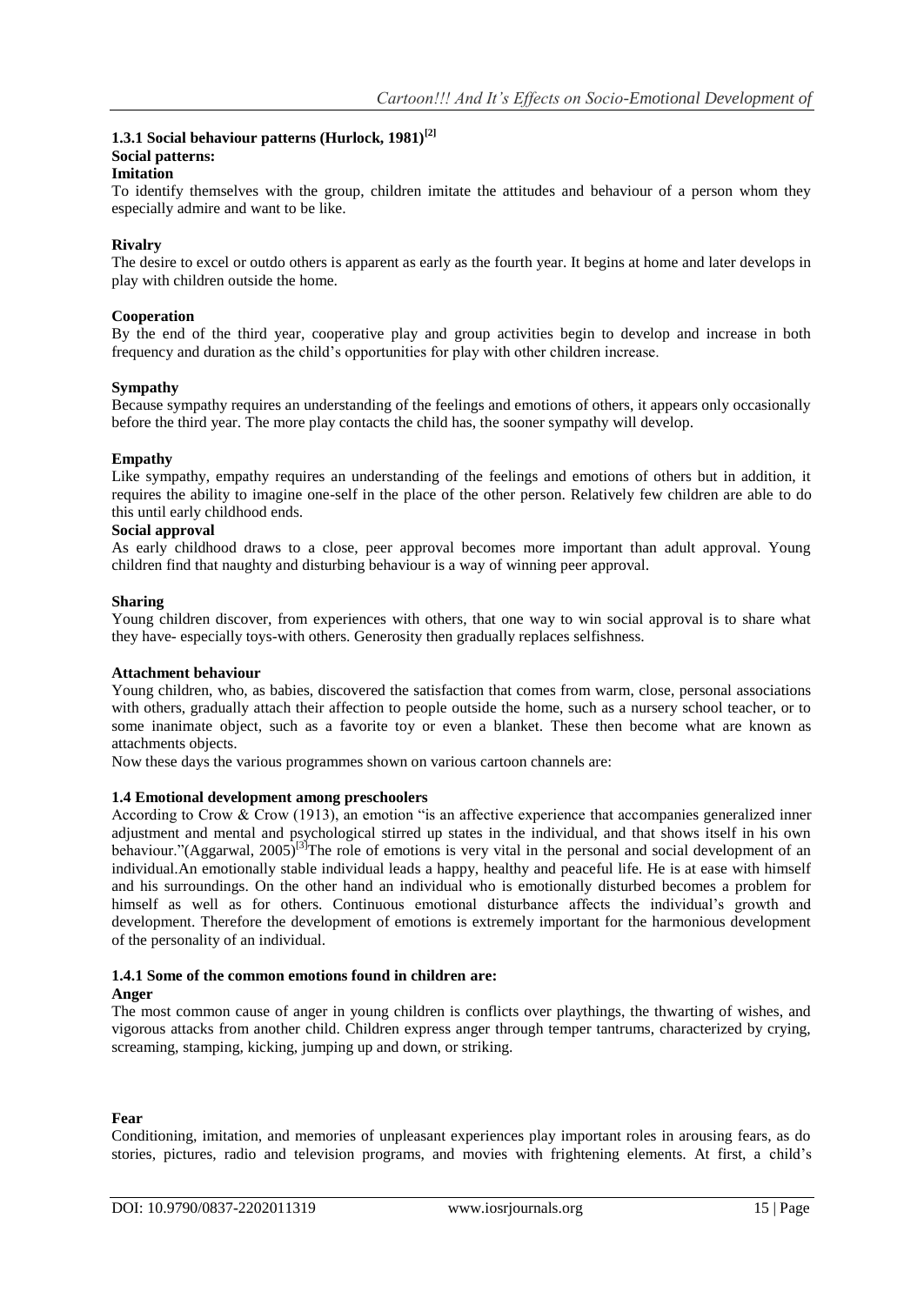response to fear is panic; later, responses become more specific and includes running away and hiding, crying, and avoiding frightening situations.

#### **Jealousy**

Young children become jealous when they think parental interest and attention are shifting towards someone else in the family, usually a new sibling. Young children may openly express their jealousy or they may show it by reverting to infantile behaviour, such as bed wetting, pretending to be ill, or being generally naughty. All such behaviour is a bid for attention.

## **Curiosity**

Children are curious about anything new that they see and also about their own bodies and the bodies of others. Their first responses to curiosity take the form of sensory motor exploration; later, as a result of social pressures and punishment, they respond by asking questions.

### **Envy**

Young children often become envious of the abilities or material possessions of another child. They express their envy in different ways, the most common of which is complaining about what they themselves have, by verbalizing wishes to have what the other has or by appropriating the objects they envy.

#### **Joy**

Young children derive joy from such things as a sense of physical well being, incongruous situations, sudden or unexpected noises, slight calamities, playing pranks on others, and accomplishing what seem to them to be difficult tasks. They express their joy by smiling and laughing, clapping their hands, jumping up and down, or hugging the object or person that has made them happy.

#### **Grief**

Young children are saddened by the loss of anything they love or that is important to them, whether it be a person, a pet, or an inanimate object, such as a toy. Typically, they express their grief by crying and by losing interest in their normal activities, including eating.

#### **Affection**

Young children learn to love the things- people, pets, or objects-that give them pleasure. They express their affection verbally as they grow older but, while they are still young they express it physically by hugging, patting, and kissing the object of their affection<sup>[2]</sup>.

#### **1.5 The common social and emotional tenets seen in cartoons and their effects on preschoolers:**

One of the first skills of emotional competence is the ability to recognize emotions in others. The various Researches done by Deutsch (1974)<sup>[4]</sup> and Wilson & Cantor (1985)<sup>[5]</sup> indicate that preschoolers are able to identify and differentiate basic emotions such as happiness, sadness, and fear experienced by television characters. The researcher surveyed the preschoolers about their most commonly watched cartoon programmes. These programmes shown on various cartoon channels show various social and emotional tenets. Some of these shows which were famous among these children are as follows:

|                        | Channels           | Description                                                                                                         | Emotional<br>tenets<br>taken by children                                                      | Social<br>tenets<br>taken by children           |
|------------------------|--------------------|---------------------------------------------------------------------------------------------------------------------|-----------------------------------------------------------------------------------------------|-------------------------------------------------|
| Transformer<br>s Prime | Discover<br>y kids | A<br>race<br>to<br>occupy earth                                                                                     | Aggression,<br>fear.<br>violence,<br>envy,<br>jealousy, anxiety,<br>good wins<br>over<br>evil | Rivalry, imitation                              |
| 1001 nights            | Discover<br>y kids | Mother<br>does<br>telling<br>story<br>from book and<br>story<br>every<br>solves some<br>problem of the<br>children. | Joy,<br>affection,<br>curiosity                                                               | Attachment,<br>problem solving                  |
| Chota<br><b>Bheem</b>  | Pogo               | of<br>Stories<br>bheem<br>from<br>mahabharat                                                                        | Joy, affection                                                                                | Friendship,<br>differentiate<br>between<br>Good |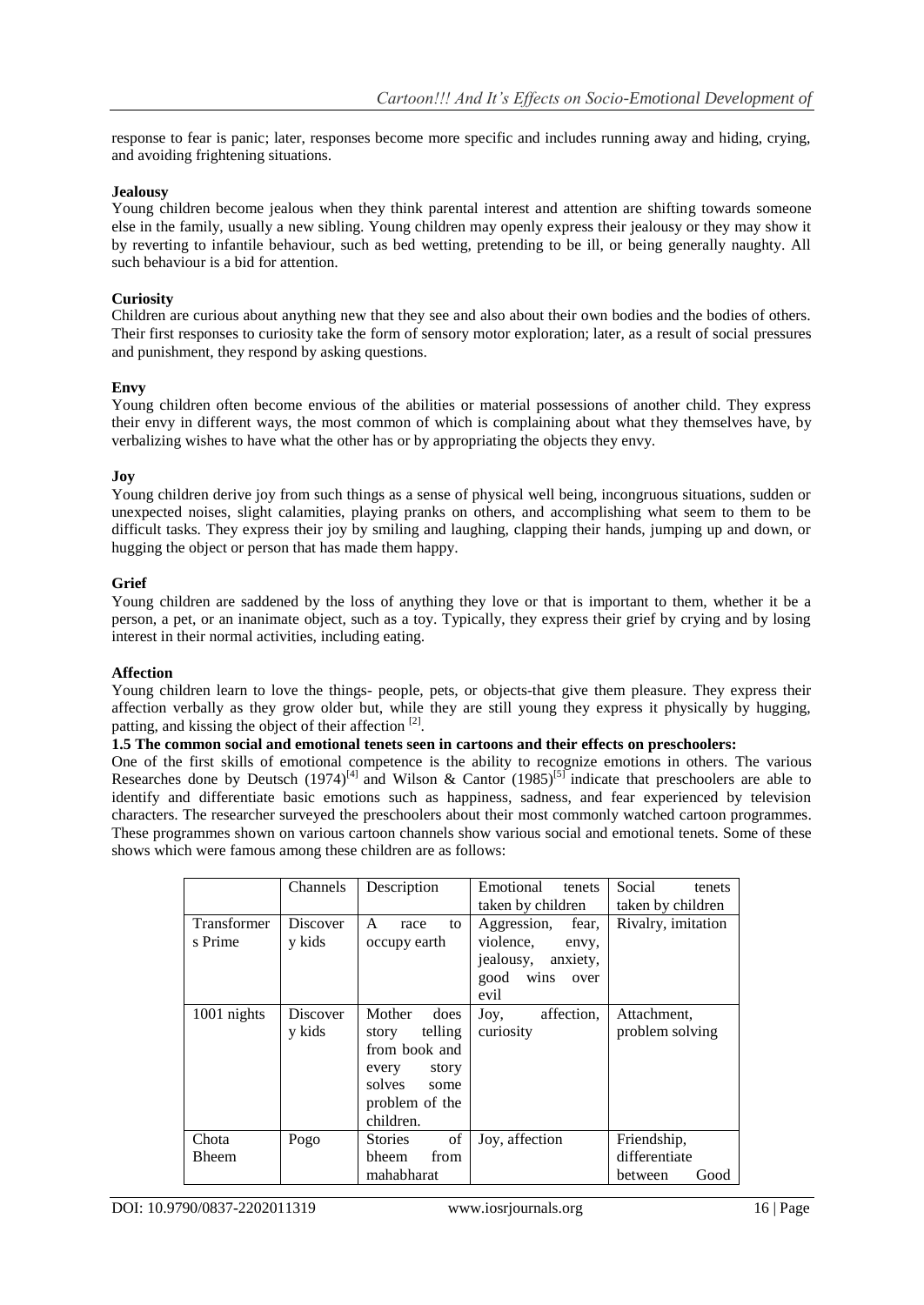|               |                |                 |                       | and bad               |
|---------------|----------------|-----------------|-----------------------|-----------------------|
| Doremon       | Disney         | Life of Nobita  | Family<br>affection,  | $\sigma$ f<br>Concept |
|               | channel        | with his friend | joy                   | Rewards<br>and        |
|               |                | Doremon         |                       | punishment,           |
|               |                |                 |                       | Parents as<br>Role    |
|               |                |                 |                       | model, imitation      |
| Pirates<br>of | Disney         | Fights between  | Aggression,<br>fear,  | Imitation             |
| the           | channel        | the pirates     | jealousy,<br>envy,    |                       |
| Caribbean     |                |                 | anxiety<br>and        |                       |
|               |                |                 | violence,             |                       |
| Ben10         | Cartoon        | Fight<br>with   | Violence,             | Imitation             |
|               | <b>Network</b> | aliens<br>with  | aggression and fear   |                       |
|               |                | special gadgets |                       |                       |
| Sinchan       | Hungama        | Life of a 5yr   | Fun, joy, sadness,    | Bravery,<br>family    |
|               |                | old boy with    | envy, grief           | always unhappy        |
|               |                | his family      |                       |                       |
| Chatur        | Pogo           | Fights between  | Aggression, grief,    | Non cooperation,      |
| Chetan        |                | chatur<br>and   | envy, jealousy, joy   | rivalry.              |
|               |                | chetan          |                       | Differentiate         |
|               |                |                 |                       | Good<br>between       |
|               |                |                 |                       | and evil              |
| Tom<br>and    | Cartoon        | Fights between  | Aggression,<br>grief, | Non cooperation,      |
| Jerry         | network        | tom and jerry   | envy, jealousy, joy   | rivalry, selfish      |
| the<br>Shawn  | <b>Nick</b>    | Life of shawn   | Joy and fun           | Friendship,           |
| Sheep         |                | his<br>with     |                       | cooperation,          |
|               |                | friends(animal  |                       | sharing,              |
|               |                | s)              |                       | sympathy,             |
|               |                |                 |                       | attachment,           |
|               |                |                 |                       | problem solving       |

Thus the emotional tenets seen in these programmes are Aggression, anger, violence, envy, jealousy, anxiety, grief, good wins over evil, joy and fun. The social tenets seen are Friendship, cooperation, competition, sharing, sympathy, attachment, bravery, problem solving Concept of Rewards and punishment, Parents as Role model, imitation and many unsocial patterns too like selfishness, non cooperation, not sharing, rivalry etc. So both the aspects are there the good and the bad. But if we see the above table, then out of nine programmes, five show unsocial and violent behaviours, which is becoming a trend these days. We are the adults and we have the ability to think and decide which show is good for the children? The preschoolers don't have that.

**Thus is it not our responsibility to watch what is being shown in these cartoon programs? How can it affect the child? Whether it is good content for the children? Will there be learning? Will it lead to their appropriate development?** The parents, grandparents need to ask these questions to themselves. The programmes like transformers prime, pirates of the Caribbean, Ben 10, and GI Joe etc are heavily loaded with action and fights. Such shows may increase the violent nature of kids. We can see the preschoolers imitating these fights or doing fantasy fights with their friends or doing role play with one of these characters. These shows depict aggression as typically justified and rarely punished and this for sure is taken by children. Then we have shows like Tom and Jerry, chatur chetan where the characters are always fighting, it is fun and entertaining to watch them fight but it is possible that it may unknowingly giving wrong message to preschoolers that it is okay to beat each other. Ultimately these too encourage the violence in a humorous way making situation light. One of the child said " Sinchan's mother hates her. She is always scolding her" this was the view taken by the child when he saw the show and he also said that her mother is also scolding her all the time. So we cannot even imagine what goes in the minds of these little kids and how they interpret any event. Thus a lot of care should be taken while making choice for the cartoon viewing. The experimental evidence by Weiss and Wilson (1996)<sup>[6]</sup> research involving a randomly assigned control group- demonstrates that children can transfer to real life the emotional lessons they learn from TV. In another study by List, Collins & Westby  $(1983)^{[7]}$ , elementary school children from two age groups (kinder-garten through second grade and third through fifth grade) watched a popular family sitcom whose main plot featured one of two negative emotions: the fear felt by a young character about earthquakes or the anger felt by a young character who fell while trying to learn how to ride a bicycle. Half the children in the study (the control group) watched the main plot only, and half watched a version where the main plot was accompanied by a humorous subplot. The presence of the subplot interfered with the ability of younger children to understand the emotional event in the main plot, but not with the ability of older children.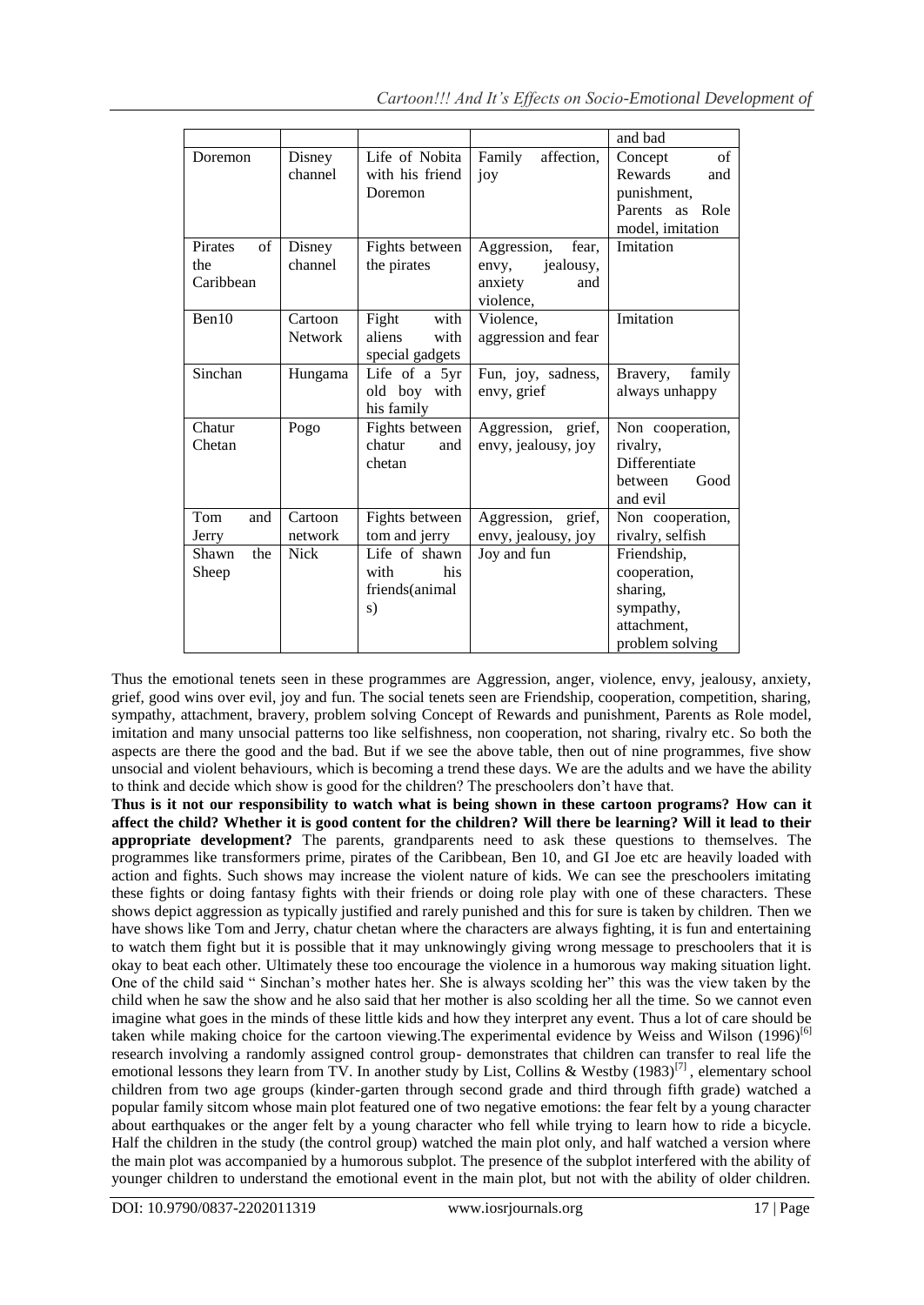This finding is consistent with other researchers' insights into developmental differences in children's ability to draw inferences across scenes that are disconnected in time. No matter what their age, children who viewed the humorous subplot tended to minimize the seriousness of the negative emotion. It may be, then, that the humor in situation comedies impairs children's ability to learn about negative emotional issues from such content. The humorous subplot also affected the children's perceptions of emotion in real life. Children who viewed the earthquake episode with the humorous subplot judged earthquakes in real life as less severe than did those who viewed the episode without the subplot. This pattern was particularly strong among those who perceived the family sitcom as highly realistic. The study demonstrates that a single exposure to a television episode can alter children's ideas about emotions in real life and is consistent with the idea that media portrayals can influence a child's mental representation, or schema, for emotional events. A schema is an organized structure of knowledge about a topic or event that is stored in memory and helps a person assimilate new information (Fiske & Taylor, 1996) [8].

**Thus when a single programme can have such a huge effect on children then think about the hours and hours of cartoon watching on children?** The concept introduced with humor lightens the negative emotions but still the negative emotion is being displayed again and again and what about the programs like transformers, Ben 10 etc where there is no humor and only fights. They are displaying the negative emotions of fear, anger, jealousy, anxiety etc and unsocial pattern (non cooperation, rivalry, not sharing, selfishness etc) which is being transformed to these preschoolers. These preschoolers are very good at imitation and they start absorbing, imitating and then enact it. Children can readily find stories about violence, sexual promiscuity, theft, and greed in these programmes. The society is already seeing a lot of violence and immoral acts being carried out. Doesn't all this goes back to their childhood? Thus whose responsibility is it to check the content being shown in the cartoons and whether it is developmentally appropriate for these kids or not?

## **II. CONCLUSION**

- All of us together the media, family, parents, teachers have to take care of this. Where media should be responsible enough in showing cartoons with no violence, less negative emotions and less unsocial pattern and avoid the airing of such cartoons giving rise to Aggression, fear, violence, envy, jealousy, anxiety, rivalry, non cooperation etc.
- Media should also be responsible enough to get the content checked by the psychologists or the experts and then air the concerned show.
- The parents and family in their busy schedule should not forget to keep a check on their children so as to what they are watching?
- Parents should observe their behaviour. If too much of imitation of a violent cartoon character is seen, its a red flag. They should immediately check that behaviour.
- Again their are some indicators of a good social and emotional development, if those indicators are lacking, then parents should take teacher's or counselor's help.
- The duration of the television hours should be fixed and less then what has been medically recommended.
- More attention should be paid on the media designed for their development and learning rather then letting them watch anything on television.
- The cartoons telling them good and funfilled stories with morals should be allowed to be watched.
- The developing characteristics (mentioned above) of preschoolers should be kept in mind while selecting a cartoon show for them.
- And last but not the least the teachers should give them the right exposure, opportunities, activities to develop a healthy social and emotional development. Then only we will be able to give the child a happyhealthy life in real sense and a better future.

## **REFERENCES**

- [1] Rideout, Victoria J., Vandewater, Elizabeth A., Wartella, & Ellen, A. (2003). Zero to Six: Electronic Media in the Lives of Infants, Toddlers and Preschoolers. CA: Henry J. Kaiser Family Foundation, Menlo Park, CA.
- [2] Hurlock, E.B. (1981). Developmental psychology- A Life Span Approach. New Delhi: Tata Mc Graw Hill.
- [3] Aggarwal, J.C. (2005). Child Development and Processing of Learning. Delhi: Shipra Publications.
- [4] Deutsch, F. (1974). Observational and Sociometric Measures of Peer Popularity and Their Relationship of Egocentric Communication in Female Preschoolers. Developmental Psychology 10(5), 745-47.
- [5] Wilson, B., & Cantor, J. (1985). Developmental Differences in Empathy with a Television Protagonist's Fear. Journal of Experimental Child Psychology 39(2), 284-99.